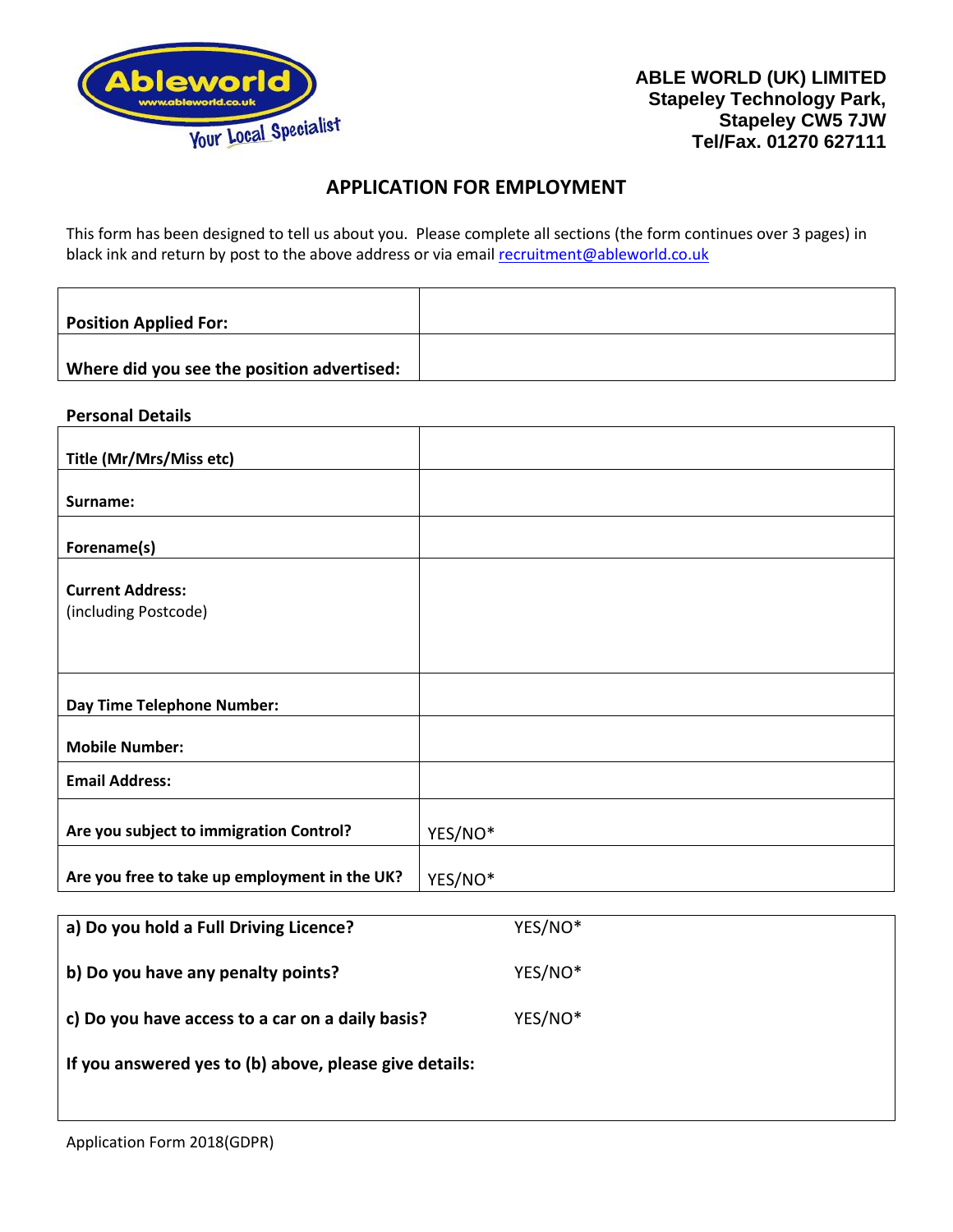## **Previous Employment**

Please give details of your **last three employment periods** beginning with your present or most recent.

| <b>Name and Address</b><br>of Employer | Current /<br><b>Final</b><br><b>Salary</b> | <b>Job Title and Responsibilities</b> | Date<br><b>Started</b> | Date<br><b>Finished</b> | <b>Reason for</b><br>Leaving |
|----------------------------------------|--------------------------------------------|---------------------------------------|------------------------|-------------------------|------------------------------|
|                                        |                                            |                                       |                        |                         |                              |
|                                        |                                            |                                       |                        |                         |                              |
|                                        |                                            |                                       |                        |                         |                              |
|                                        |                                            |                                       |                        |                         |                              |
|                                        |                                            |                                       |                        |                         |                              |
|                                        |                                            |                                       |                        |                         |                              |

Please use this space to say why you are interested in the post for which you have applied, why you believe you are the best person for the job and mention anything else which supports your application e.g. other training, skills or personal qualities relevant to the post.

**Do you or have you ever had any Criminal Convictions?** YES/NO\*

If the answer is "yes" and you are invited to attend for interview, you will be expected to give full details of the conviction at the interview. Failure to disclose convictions will mean that your application will be rejected, or, if you are appointed and a conviction subsequently becomes known, you may be dismissed.